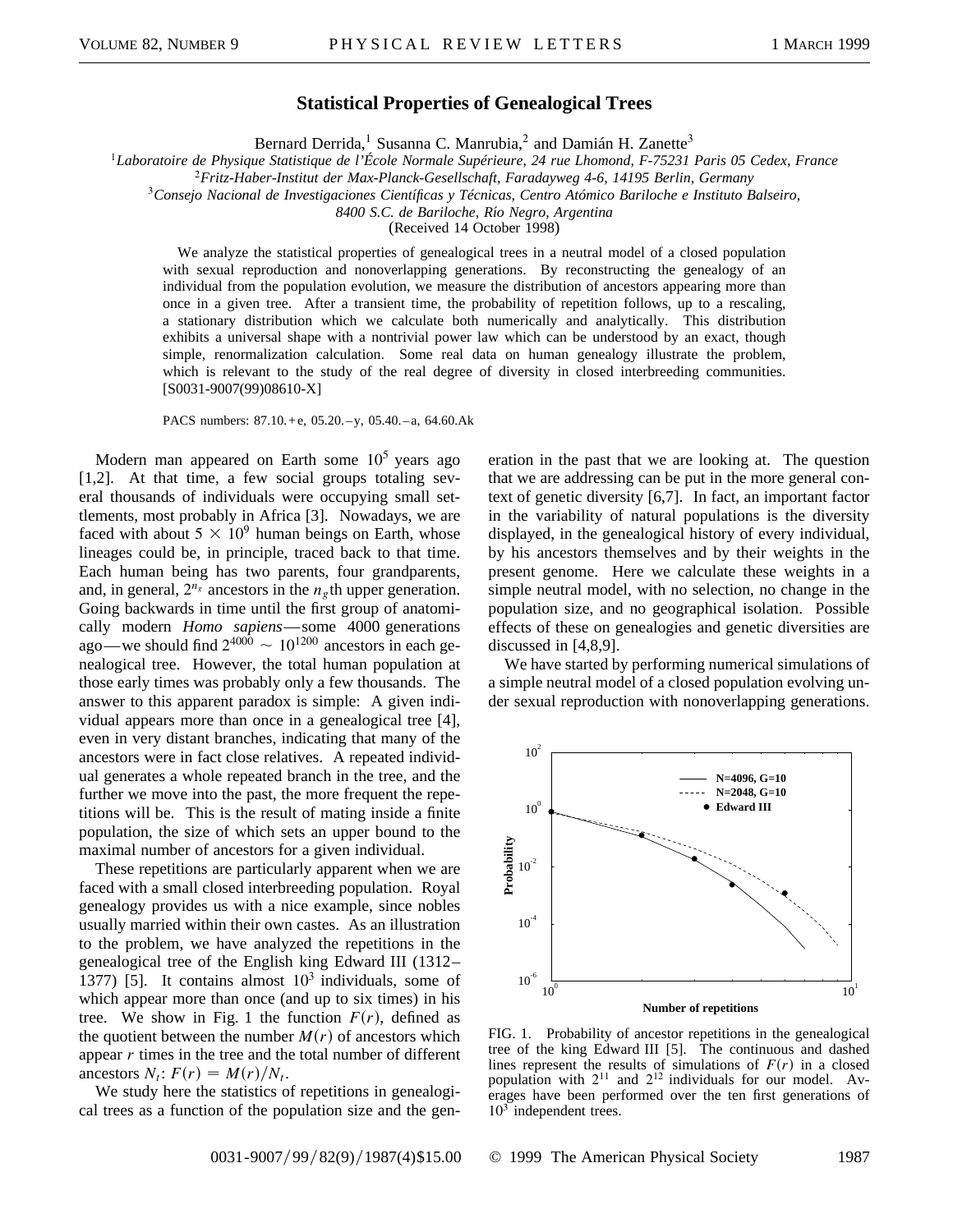In our model the population size is fixed to be *N* for all generations. The population is equally divided into two groups, representing males and females. At every generation, we form heterosexual pairs at random and assign them a certain number of descendants according to a Poisson distribution. This is done by choosing for each male or each female a pair of parents at random in the previous generation [10]. After a number *G* of generations, the tree of each of the individuals in the youngest generation is reconstructed.

We have first calculated the distribution  $F(r)$  of repetitions in this model for a population of  $N = 2^{11}$  and  $N = 2^{12}$  individuals. This might be a rough estimate of the number of noble people at the time of Edward III. After  $G = 10$  generations, we compute the probability of repetitions in the whole tree (notice that in the real world generations often overlap and thus the same person might be found in different generations; this possibility is absent in our model). The result of our simulations is compared with the real data displayed in Fig. 1. We observe an acceptable agreement, although we should say that the distribution  $F(r)$  depends rather strongly on  $G$  and  $N$ and that the agreement is often worse for other reasonable choices of these two parameters.

We have also measured the probability of repetitions  $H(r, n_g)$  at every past generation  $n_g = 1, \ldots, G$ , that is, the probability that any individual at generation  $n<sub>g</sub>$  in the past appears *r* times in the tree of an individual at generation 0  $[n_g = 1$  corresponds to the parents,  $n_g = 2$ to the grandparents, and so on; note that  $H(0, n_g)$  is simply the probability that an individual is not present in a tree after  $n_g$  generations]. In the first few generations (parents, grandparents, etc.), if the population size *N* is large, the probability of finding an individual more than once in a tree is very small. As a consequence  $H(r, n_g)$  decreases with *r* when  $n_e$  is small. Going further in the past, at some point two "brothers" will appear in the tree of an individual, and from then on these two branches will coincide. From then on, more and more repetitions will occur.

The distribution  $H(r, n_g)$  is shown in Fig. 2. It changes its shape during a transient period of the order of log *N* generations. [Note that an important difference between  $F(r)$  shown in Fig. 1 and  $H(r, n_g)$  is that for *F* we counted only those individuals present in one particular genealogical tree whereas for *H* we count the whole  $\sum_{r\geq 0} H(r, n_g) = 1$  and  $\sum_{r} rH(r, n_g) = 2^{n_g}$ . In Fig. 2 population at generation  $n<sub>g</sub>$  in the past.] Clearly, we have we see for  $\tilde{N} = 2^{15}$  the function  $\tilde{H}(r, n_g)$  for different generations before and after reaching the stationary shape. For  $n_g$  small,  $H(r, n_g)$  decreases with *r*, meaning that repetitions are very unprobable. As *ng* increases, the number of repetitions increases and  $H(r, n_g)$  exhibits a maximum and a shape which becomes stationary.

If we rescale the distribution  $H(r, n_g)$  by plotting as in Fig. 3 the distribution

$$
P(w) \equiv 2^{n_g} H(r, n_g)/N \,, \tag{1}
$$



FIG. 2. Distribution  $H(r, n_g)$  of *r* repetitions after  $n_g$  generations  $[H(0, n_g)]$  is not shown]. The distribution changes after roughly log *N* generations from a decreasing function of *r* to a distribution with a maximum. The generations shown are  $n_g = 9$ , 13, 15, 17, 19, 21, and 23 for a population with  $N = 2^{15}$ . We have averaged over 100 independent runs.

versus the weight

$$
w \equiv rN/2^{n_g}, \tag{2}
$$

all the distributions of Fig. 2 (after a transient period) collapse on a single stationary function. Figure 3 represents the function  $P(w)$  for several values of  $n_g$  after the transient period obtained for a population of  $N =$  $2^{20}$  individuals. We observe that the left tail of  $P(w)$  is a power law,  $P(w) \sim w^{\beta}$ , and a least squares fit to our numerical results in the domain  $w \in (10^{-4}, 10^{-1})$  returns  $\beta \approx 0.302$ . In addition to the exponent  $\beta$ , one can accu- $P = 0.502$ . In addition to the exponent  $P$ , one can accurately measure the moments of  $\langle w^n \rangle = \int w^n P(w) dw$  of  $P(w)$  as well as the fraction  $S(n_g)$  of the total population



FIG. 3. Data collapse for the rescaled distribution of repetitions  $P(w)$  after the transient period. Averages have been performed over  $10<sup>3</sup>$  independent trees for a population size  $\tilde{N} = 2^{20}$ .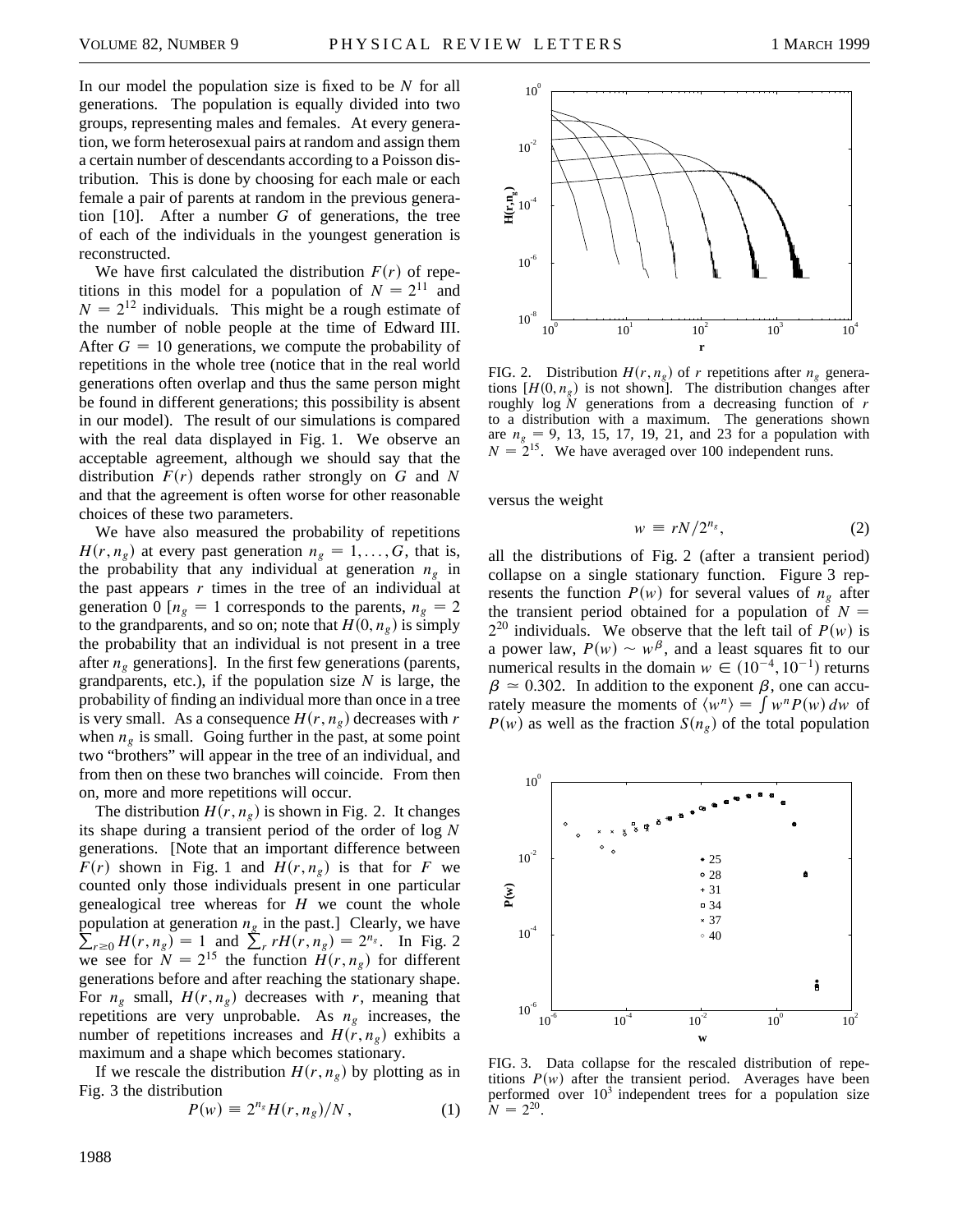

FIG. 4. Dependence of  $S(n_g)$  on the generation  $n_g$  for a population with  $N = 2^{15}$ . The numerical asymptotic value is  $S(n_g \rightarrow \infty) \approx 0.2031$ . The bold dotted line is the predicted theoretical value  $S = g(-\infty) = 0.20318787...$  In the inset, we represent the first ten moments  $\langle w^n \rangle$  for the distribution  $P(w)$ . The continuous line corresponds to numerical results, while solid circles stand for the theoretical predictions.

in the oldest generation which is absent from a given genealogical tree. Figure 4 contains our numerical estimates for  $S(n_e)$ . Figure 4 also shows the first moments of the distribution  $P(w)$ . As can be seen, even when the number of potential ancestors in the tree is much larger than the number of individuals in the population, not all of those give contributions to the present. In fact, the proportion of individuals without descendants reaches a fixed value,  $S(n_{\varrho} \rightarrow \infty) \simeq 0.2031.$ 

The distribution  $P(w)$  can be understood analytically by the following argument: If we consider the genealogical tree of an individual, say individual  $i = 1$  at the 0th generation, the weights *w* of his ancestors can be traced back according to the following algorithm. From (1) and (2) we have  $w_i(0) = N$  for  $i = 1$  and  $w_i(0) = 0$  for  $i \neq 1$ . Then the weights of the ancestors at generation  $n_g + 1$  in the past, with  $0 \le n_g \le G - 1$ , are given by

$$
w_i(n_g + 1) = \sum_{j \text{ children of } i} \frac{w_j(n_g)}{2}.
$$
 (3)

When *N* is large, the probability  $p_k$  that an individual at generation  $n_g + 1$  in the past has *k* children at generation *ng* becomes a Poisson distribution

$$
p_k = 2^k e^{-2} / k!.
$$
 (4)

Now if for large *N* we consider that the weights of the children of any given individual are uncorrelated (this can be viewed as an approximation, but in fact, by calculating pair correlations between the weights in our model, one can show that for large enough *N* this approximation becomes exact), we obtain from (3) and (4) that any weight at generation  $n_g + 1$  is the sum of *k* independent identically distributed weights at generation *ng* with *k*

itself randomly chosen according to (4). Then if  $g_{n_g}(\lambda)$ is the generating function of the weights at generation  $n_e$ in the past,

$$
g_{n_g}(\lambda) = \langle e^{\lambda w_i(n_g)} \rangle,
$$

it follows from (3) [and the fact that for large *N* the  $w_i(n_g)$  are uncorrelated] that it satisfies

$$
g_{n_g+1}(\lambda) = \sum_{k=0}^{\infty} \frac{2^k e^{-2}}{k!} [g_{n_g}(\lambda/2)]^k = e^{-2+2g_{n_g}(\lambda/2)}.
$$
 (5)

This recursion has the form of a renormalization group transformation. Together with the initial condition

$$
g_0(\lambda) = 1 + (e^{\lambda N} - 1)/N, \qquad (6)
$$

it determines all the generating functions  $g_{n_g}(\lambda)$ . When  $n_g \rightarrow \infty$ , the generating function converges to a limit *g*( $\lambda$ ) solution of

$$
g(\lambda) = e^{2g(\lambda/2) - 2}.\tag{7}
$$

All the information on the shape of the stationary solution  $P(w)$  is contained in the solution of (7). For example, one can expand the  $g(\lambda)$  solution of (7) in a power series and find that

$$
g(\lambda) = 1 + \lambda + \lambda^2 + \frac{8}{9} \lambda^3 + \frac{46}{63} \lambda^4 + \frac{2672}{4725} \lambda^5 + \frac{183712}{439425} \lambda^6 + \dots
$$

This leads to  $\langle w \rangle = 1$ ,  $\langle w^2 \rangle = 2$ ,  $\langle w^3 \rangle = 16/3$ ,  $\langle w^4 \rangle =$  $368/21$ , and so on. [Note that  $\langle w \rangle = 1$  is not determined by (7), but this is an immediate consequence of the initial condition (6).] One can also determine the fraction *S* of individuals with no descendants (that is the probability that  $w = 0$ ) by  $S = g(-\infty)$ . Clearly,  $S = g(-\infty)$  is the solution of

$$
S=e^{2S-2},
$$

and this gives  $S = 0.20318787...$ 

The power law  $P(w) \sim w^{\beta}$  at small *w* can also be easily understood from (7). If  $P(w) \simeq A w^{\beta}$  for small *w*, one can write that as  $\lambda \rightarrow -\infty$ 

$$
g(\lambda) - S \simeq A\Gamma(\beta + 1)|\lambda|^{-\beta - 1},
$$

and Eq. (7) gives [by the standard renormalization argument used to calculate exponents by linearization around a fixed point and which consists of writing the compensation of the singularities proportional to  $|\lambda|^{-\beta-1}$  on both sides of (7)] that

$$
\beta = -\frac{\log S}{\log 2} - 2 \simeq 0.2991138...,
$$

in excellent agreement with the results of the simulation. Other properties of the stationary distribution  $P(w)$  could in principle be extracted from (7), but this would require more complicated mathematical developments.